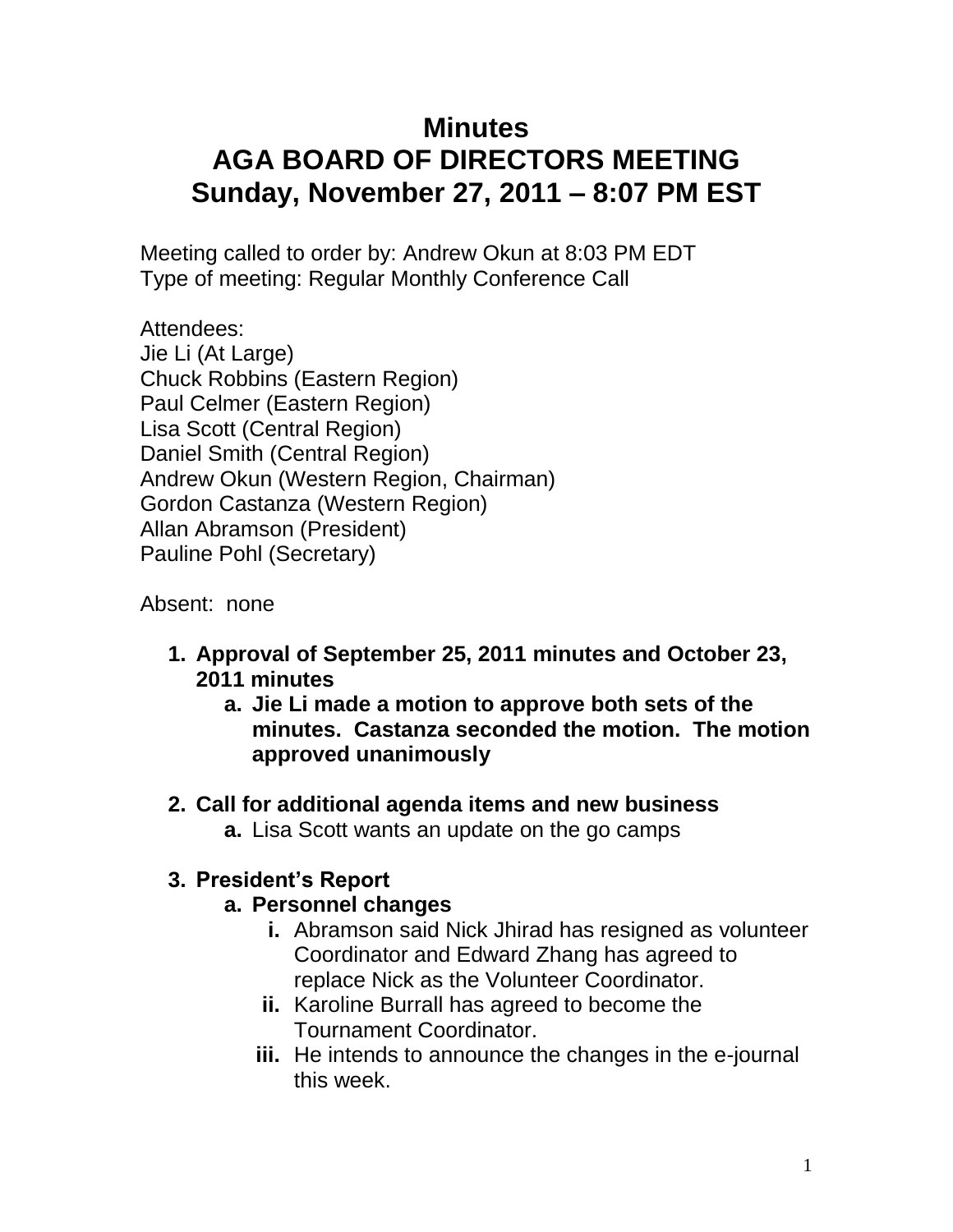**iv.** Jie Li asked how Abramson plans to help Burrall transition into her new position. Abramson said she has been working with Edward and Abramson will continue to offer his help as needed.

#### **b. Membership card update**

- **i.** Abramson said we are running out of cards faster than anticipated. He plans to order some new membership cards for a price of about \$2000.
- **ii.** He hopes to use the tap of sponsor funds to cover the cost of the cards rather than using reserve funds. The AGA taps sponsor money at the rate of 10%, which should pay for the cards.
- **iii.** He said we are getting more new members than expected, but also we are losing old members at around the same rate, so our membership numbers are remaining stable.

#### **4. Report on Tokyo trip, discussion of policy on overseas guest official slots**

- **a.** Abramson visited Tokyo for the pair go tournament. It ran smoothly and everyone had fun.
- **b.** The Korean pair won, and the male winner plans to turn professional soon.
- **c.** Abramson and Thomas Hsiang, International VP, had a successful meeting with Mrs. Taki about sponsoring the city league tournament on Pandanet.
- **d.** Abramson and Hsiang talked to Mr. Liu Siming, head of the China Go Association about welcoming new American professionals to play in China only tournaments. It was a positive discussion, but any formal agreement will come later.
- **e.** It is unclear whether US professionals will be able to play in Chinese or Japanese tournaments, although we are optimistic about our prospects.
- **f.** Next year, the pair go tournament will be earlier over the first weekend in November.
- **g. Overseas Officials Policy**: Abramson has been advertising to members the opportunity to serve as guest officials overseas every January. He has gotten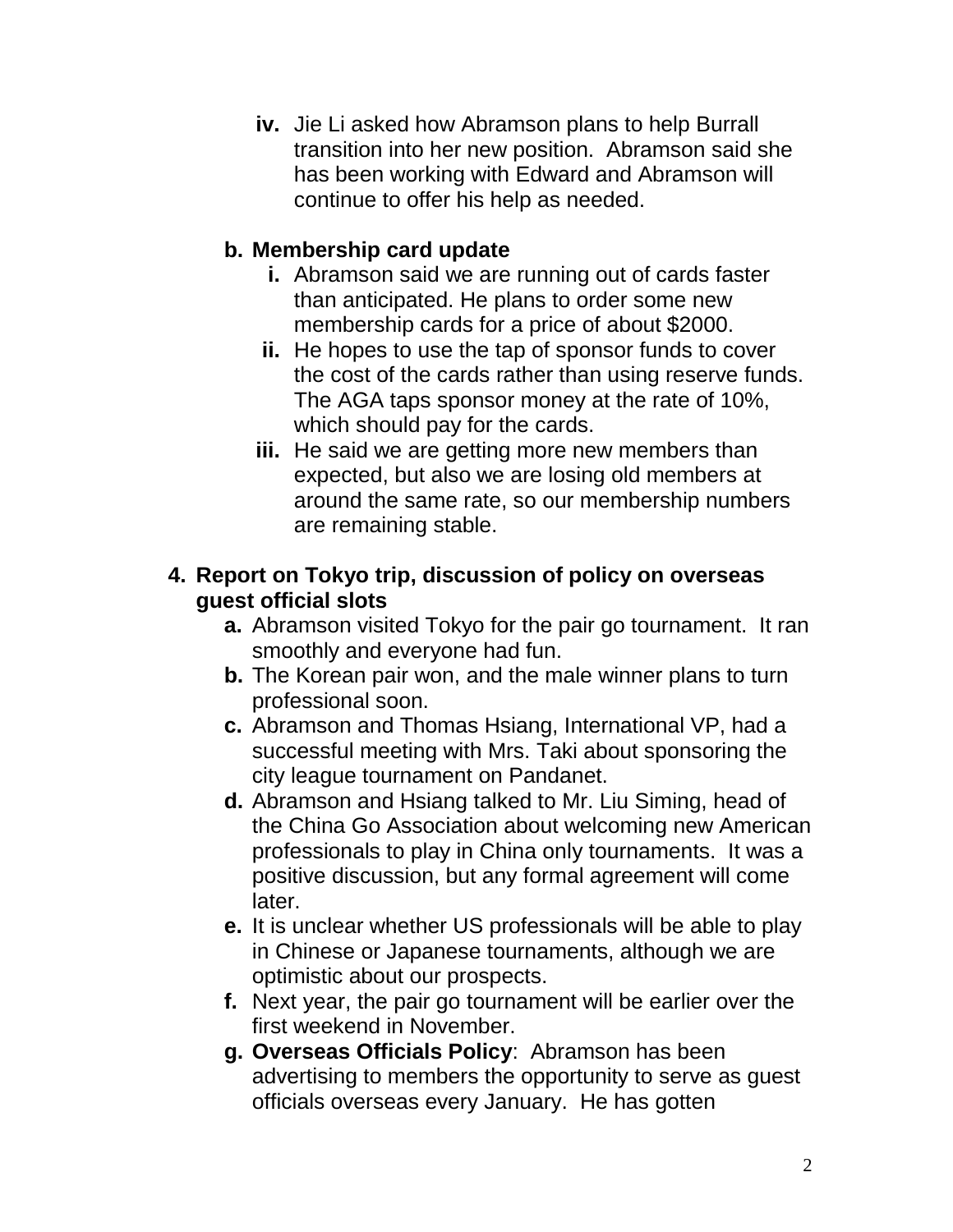applications, and reviews them to see if the applicants are qualified, and when an opportunity arises, Abramson selects the official.

- **h.** Jie Li asked who was able to go on trips this year. Abramson, Okun, and Fritz Balwit went this year.
- **i.** Fritz Balwit went because he is going to take over some of Thomas Hsiang's responsibilities as international liaison to Korea.
- **j.** Jie Li asked why Chris Garlock doesn't go, because he can write reports in the e-journal to the members.
- **k.** Abramson said Garlock goes to the World Amateur Championship most years, and other times he recruits someone who will be there anyway to write for the e-Journal.
- **l.** Abramson said he wrote a short report and sent some pictures from the pair go tournament.
- **m.**Abramson said one of the requirements of the guest officials is that they submit a report.
- **n.** Okun said the policy says the guest official should be selected with the consent of the Board.
- **o.** Abramson said he thinks it is an operational decision, and he has been making it. He thinks the language of the policy should be changed rather than letting the Board have a say over who goes.
- **p.** Robbins said he agrees with Abramson that the language should be amended to make it the president's decision.
- **q. Smith made a motion to change the language in the policy so that the president does not need the consent of the Board to appoint a guest official to a foreign tournament and Celmer seconded the motion.**
- **r.** Castanza said the consent of the Board should not cause too much trouble for the president. Sending an e-mail to the Board doesn't interfere with the president's ability to perform his job.
- **s.** Okun said the problem is that it makes the president call a prospective official twice. Once to find out if they can go and a second time to tell them whether the Board approved the appointment.
- **t.** Jie Li says reporting is important, but approval is not necessarily important.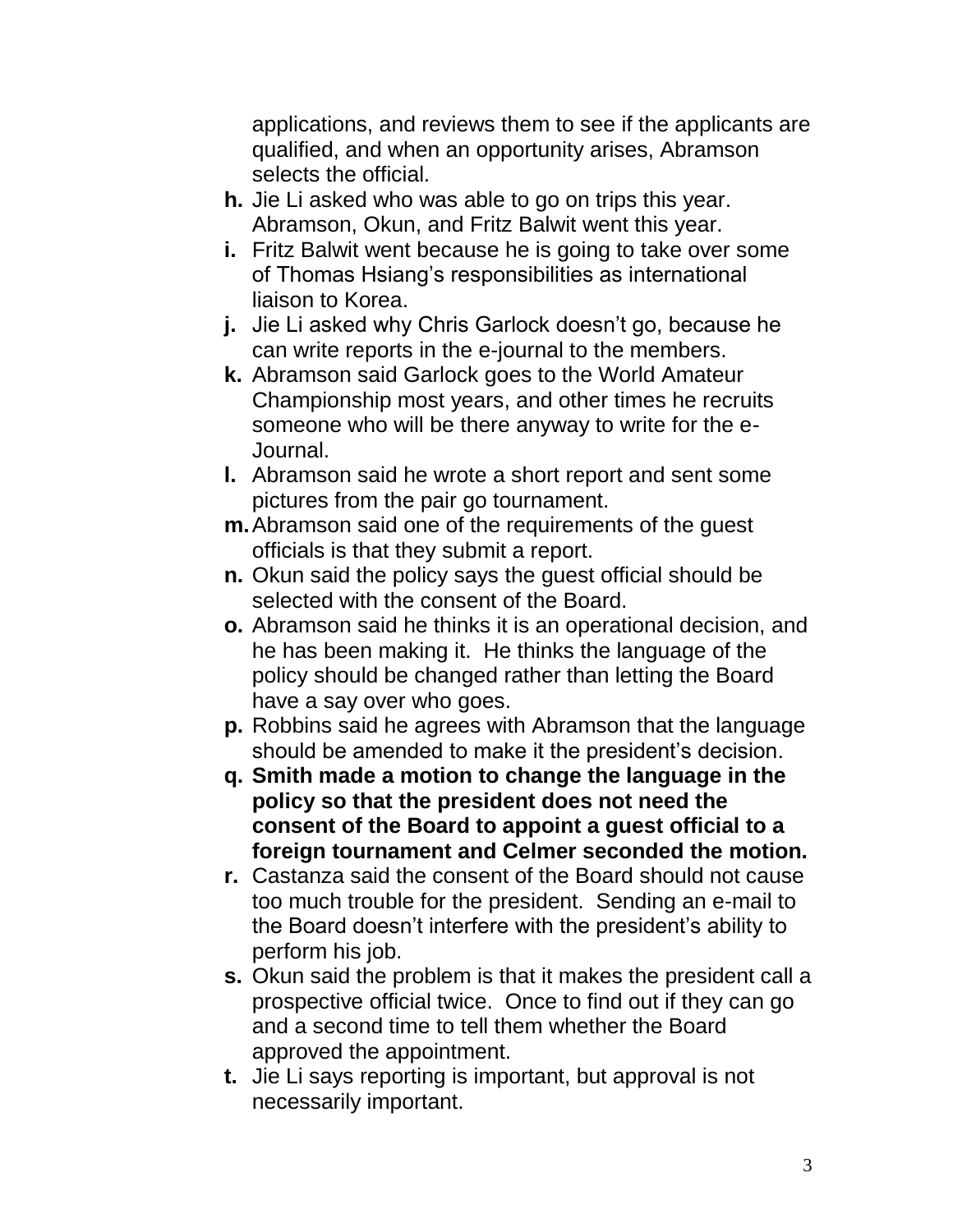- **u.** Abramson said he has no problem reporting to the Board his decision.
- **v. Jie Li proposed a friendly amendment that the wording of the policy be that the "president shall make a selection of a guest official and report his decision to the Board." Castanza seconded the amendment. The Board approved the changed language unanimously.**

#### **5. Report on Governance Committee**

- **a.** Okun reported that Keith Arnold agreed to head up the committee again and consider the proposed Board Policies.
- **b.** Okun said that Arnold asked that no Board members contact anyone on the committee and just allow them to conduct their business independently. Okun expects a report before the next Board meeting.

# **6. Report on virtual office**

- **a.** Abramson reported that the address on the website has been updated to that of the new virtual office address.
- **b.** People contacting us by mail will use the new address, which we will manage online.

# **7. Discussion of TAP**

- **a.** Abramson and Hsiang previously have requested action by the Board to make a decision to start tapping prize money of Americans competing overseas.
- **b.** Abramson said his decision to propose tapping now is a result of several large tournaments occurring over the next five years. This no longer is a one-time thing. The prospect of substantial funds makes it desirable to set the policy now.
- **c.** Abramson proposes a 20% tap for the year 2012 on prize money greater than \$1000 per event.
- **d.** Abramson said he doesn't want a policy that will require a lot of record keeping and tapping of travel expenses, and favors a simple 20% of prize money.
- **e.** This amount is on a similar level with China, Korea, and Japan. The European Go Association taps at a higher level with a more complex formula.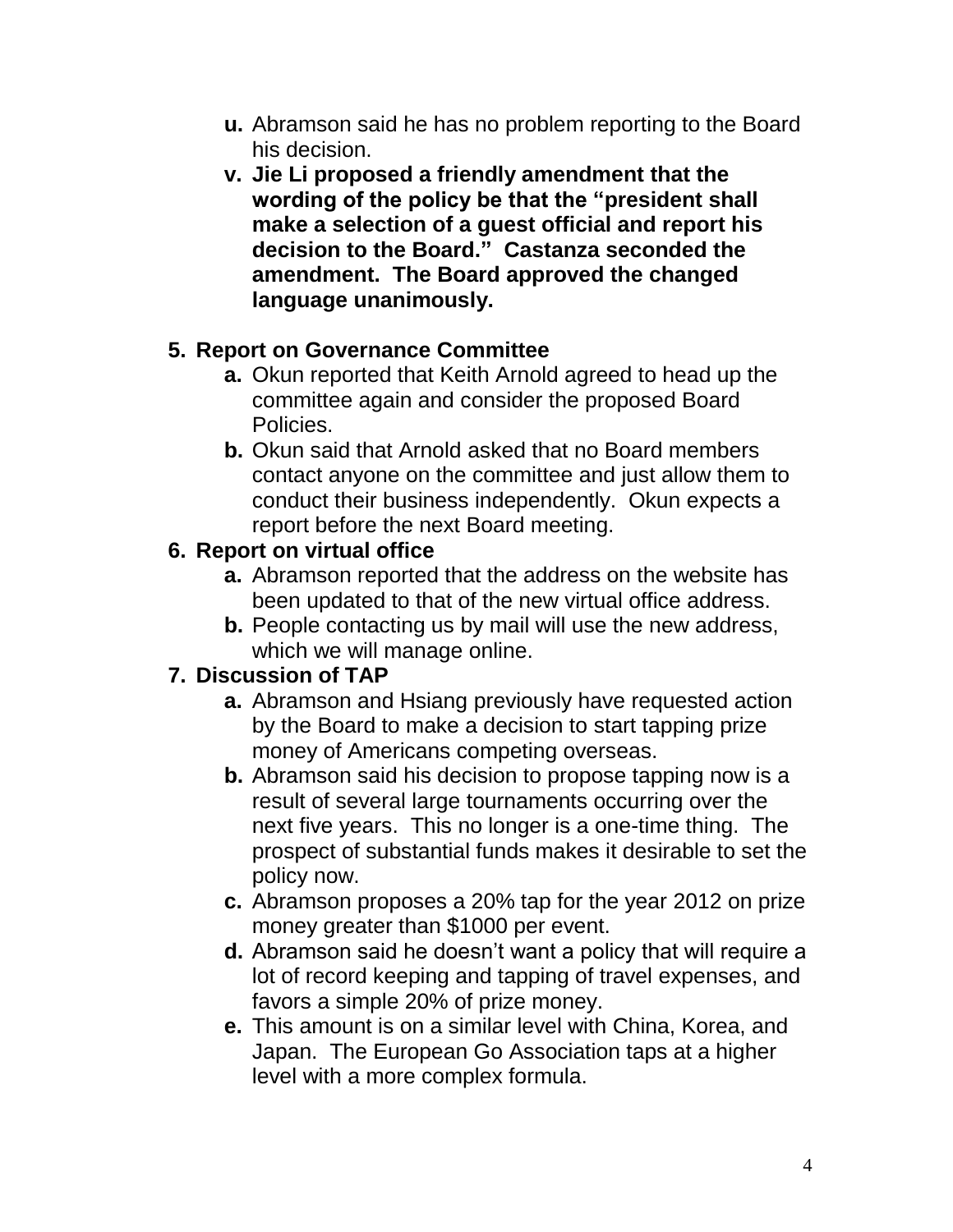- **f.** Okun asked if the \$1000 is per event or cumulative winnings over a year. Abramson said the tap would only occur if prize money in one event is more than \$1000.
- **g.** Robbins asked why the 20% isn't applied to all prize money. Abramson said he doesn't want to get involved in small amounts or to appear to be nickeling-and-diming the members.
- **h.** Celmer said if we are going to start doing this, we need to make it very public to all players who may compete.
- **i.** Abramson said he would like the Board to authorize the president to implement a tap policy, but not necessarily to get involved in the details. The language might be something like, "The president is authorized to tap international prize/fee money up to a maximum of 30%".
- **j.** Jie Li said he thinks money collected through the tap should be set aside for a special use for international purposes.
- **k.** Abramson said he wants the money available in the general funds to be used as needed without stipulations.
- **l.** If we start professional tournaments, some sponsors would like money collected to sponsor those tournaments to be used only for support of professionals in the US.
- **m.**Abramson said if we want to set aside money for Thomas Hsiang's travel, it should be done in the budget not through the tap proposal. He wants to keep bookkeeping as simple as possible.
- **n.** Okun said if we start a professional system, we would have rules covering the professionals we certify, but the Tap proposal will apply to amateurs and resident professionals who are chosen to travel and participate, and they have the choice whether to go or not, but not whether to pay the tap on prize money.
- **o.** Abramson said he talked about the tap proposal at the Congress, and most strong players have probably heard of it, but if we want to circulate the idea as a proposal before approving it he could.
- **p.** Okun asked if the Board decides to do this and then gets vigorous criticism, are we willing to stick to it or will anyone change their minds under pressure?
- **q.** Celmer said he thinks 20% is a little high.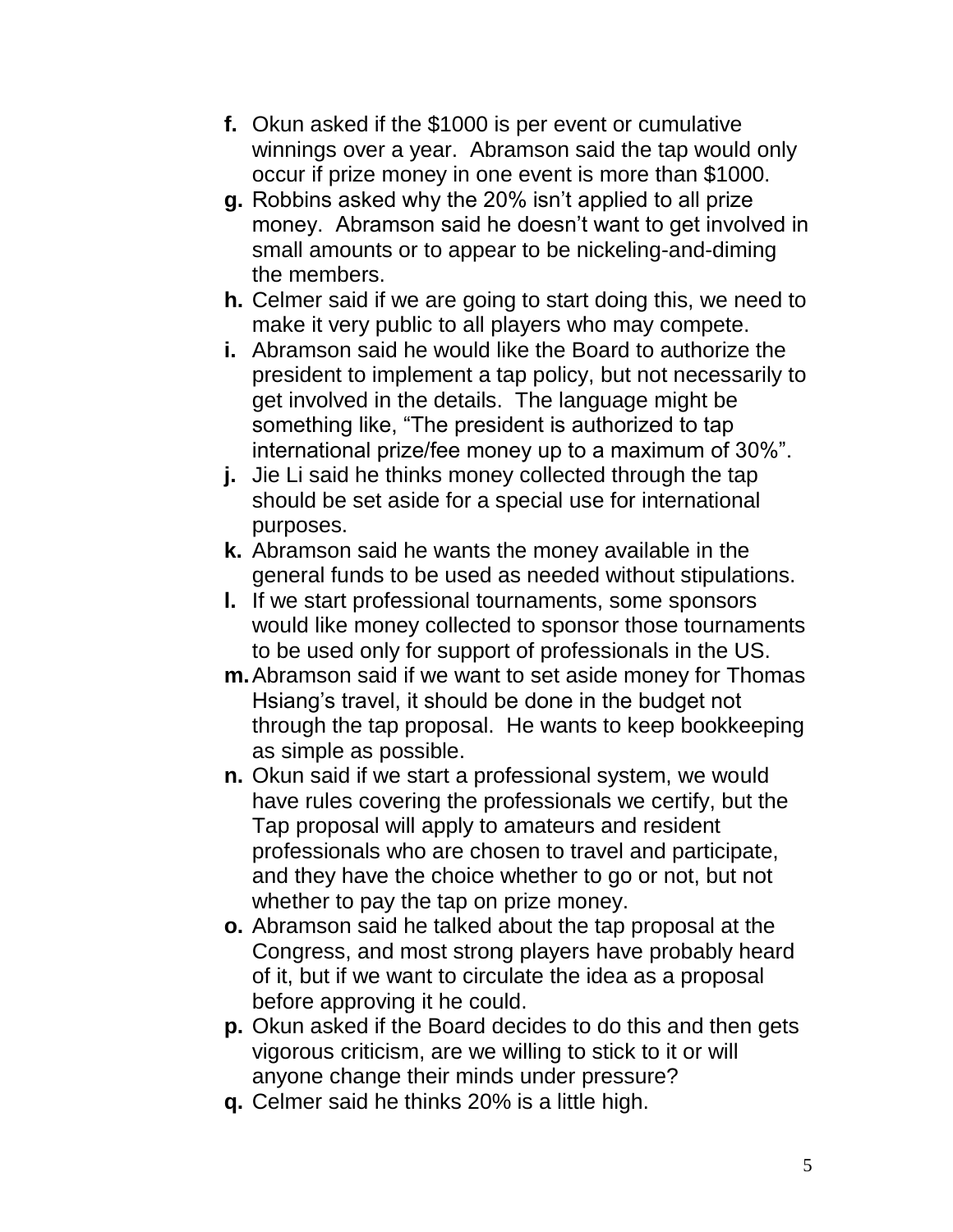- **r.** Robbins said if 20% is what other organizations do, why is it too high for us?
- **s.** Celmer said he thinks it is un-American to take people's earnings.
- **t.** Jie Li said he thinks we should ask members for their views before implementing it to avoid criticism.
- **u.** Robbins said discussing it more isn't going to change anyone's opinion. Those who are opposed will remain opposed. We should simply make a decision and implement it.
- **v.** Jie Li says he thinks we should at least try to get a consensus.
- **w.** Scott said she thinks if we implement it we should stick with our decision.
- **x.** Smith said he would be in favor of authorizing Abramson to make the decision.
- **y.** Castanza said he is opposed to a tap, because he simply doesn't agree with it.
- **z.** Okun asked if Castanza would be in favor of a 10% tap. Castanza said no.
- **aa.** Okun said now that he has participated in a trip he sees that there are expenses and we need to find a way to pay for them.
- **bb.** Jie Li said in the past we made a decision that only affected a few players and there was a huge backlash. Now this decision would affect more people, so it may cause more problems.
- **cc.** Jie Li said we should announce the idea in the ejournal and ask players 6D and above for their comments.
- **dd.** Robbins said rather than going to members, we should ask Keith Arnold and the Governance Committee to study the idea and make a recommendation. If they think it's a good idea, most people will respect that.
- **ee.** Abramson said he would support putting an announcement in the e-journal that the Board authorized the president to implement a tap. This is different from actually implementing it.
- **ff. Celmer made a motion to authorize the president to impose a tap and start a discussion with strong players and professionals before implementing it.**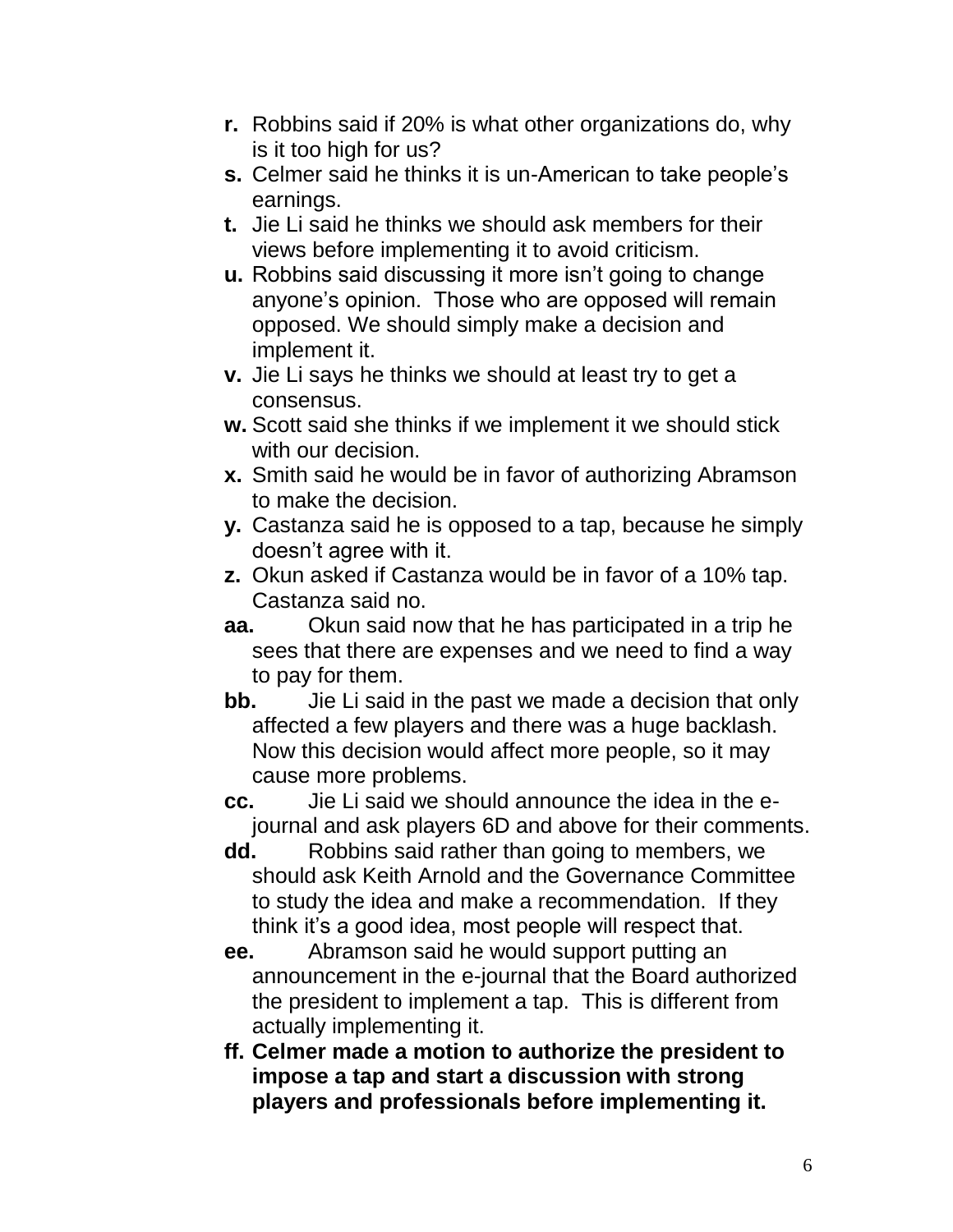# **gg. Robbins seconded the motion.**

- **hh.** Castanza asked if we were authorizing discussing the tap or implementing it. Celmer said the motion is to authorize Abramson to start tapping prize winnings as he sees fit.
- **ii.** Robbins said we know Abramson's starting position, but he may make changes depending on comments he receives.
- **jj. Abramson suggested addingwording that a cap of 30% is the highest rate authorized. Smith added a friendly amendment to add a limit of 30% maximum to any taps. Robbins seconded the friendly amendment.**
- **kk. The vote was five in favor and two opposed (Li and Castanza) to approve the amendment to the motion.**
- **ll.** Smith said he doesn't want to approve the motion if the Board will change their mind if there is an outcry.

**mm.** The members who voted in favor said they plan to continue to vote in favor even if there is resistance.

- **nn. The Board voted by roll-call on the motion:** 
	- **i. Jie Li- no, Celmer-yes, Robbins-yes, Smith-yes, Scott-yes, Castanza-no, Okun yes**
- **oo. Five in favor two opposed. The motion passed.**
- **pp.** Celmer said he has to leave and Robbins can vote for him on the executive session policy.

# **8. Discussion of executive session policy**

- **a.** Robbins said he would like to undo any items we passed governing executive sessions and keep only what is in the bylaws. The only reason for executive session is in fact to protect people and the organization not to damage people or the organization. There should not be so many limits.
- **b.** Jie Li said he thinks we need a valid reason to enter executive session. He likes the restrictions
- **c.** Okun said sometimes we want to discuss something that requires discretion, like the pro system, but it fits awkwardly into the restrictions.
- **d.** Scott said she thinks that there are things that need to be discussed candidly in executive session, but if a person is going to be discussed they should be allowed to attend.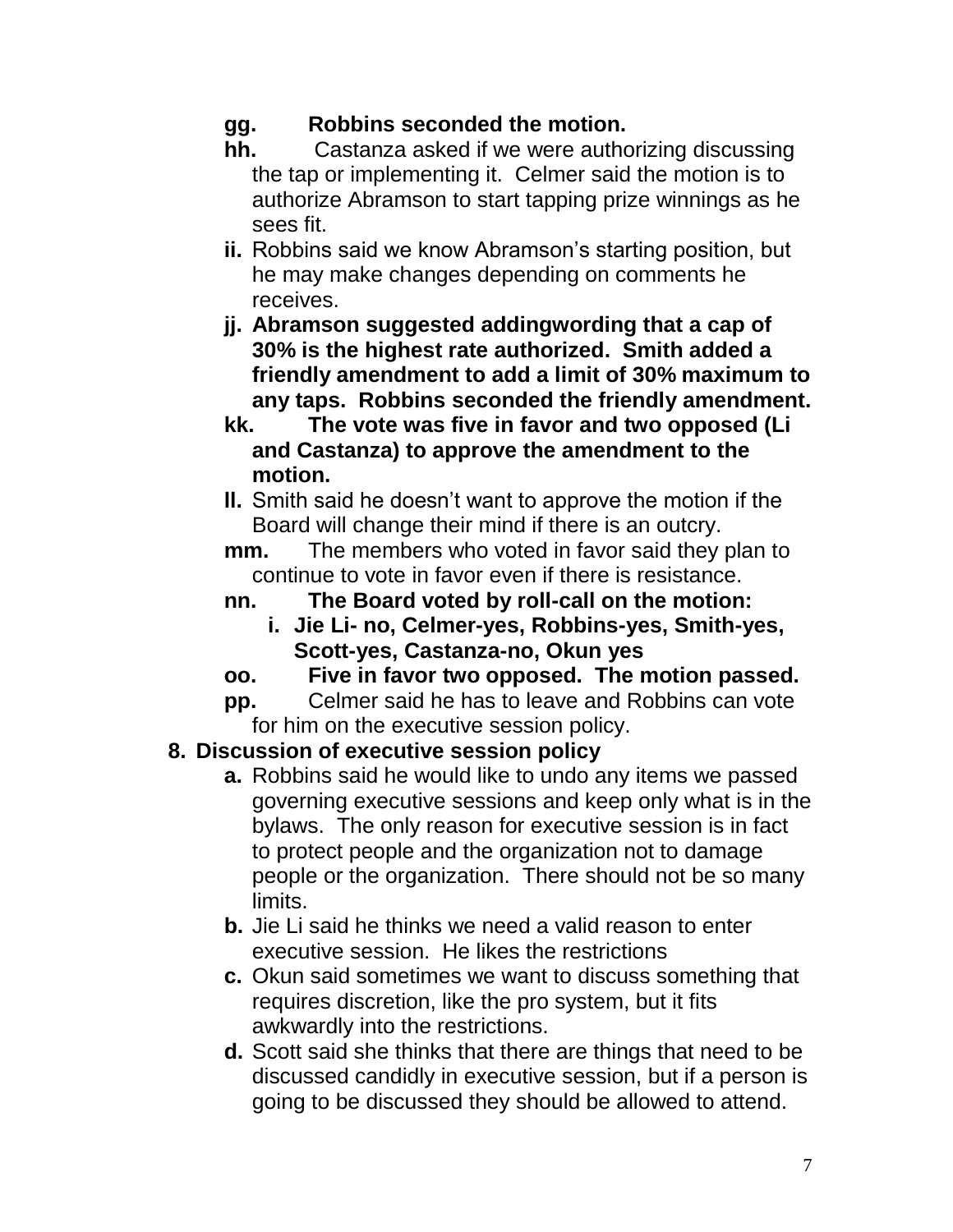- **e.** Castanza said that you do not have to invite a person to attend the executive session, you merely have to inform them.
- **f.** Scott said it seems like it is always hard to define exactly why we are entering executive session, but we should be able to speak freely without worrying about what we say being on the record.
- **g.** Okun asked Abramson whether the requirement to inform volunteers if they are going to be discussed stops him from being able to conduct business smoothly. Abramson said he thinks organizations should be free to discuss personnel matters freely. Abramson would prefer to be able to discuss individuals candidly in executive session to protect the individual from having what is discussed on the record.
- **h.** Okun said if we are discussing performance good or bad, should they be kept confidential for legal reasons?
- **i.** Abramson said it is a risk to discuss it in open session, but we aren't as worried about legal problems as much as just avoiding embarrassment.
- **j.** It is important to be able to discuss potential appointments with pros and cons privately.
- **k.** Jie Li said we could change the language for entering executive session without dropping it completely.
- **l.** Abramson said the one clause we are discussing is the one that says we must inform a person who is being discussed and that is the only part of the language that he would like changed.
- **m.**Castanza said that it is in fact "normal" to have such requirements for conditions to enter executive session. All 50 states and the District of Columbia have provisions in statute that legislate the provisions for Executive Sessions, also known in many states as the "Open Meetings" act. These provisions are also included in the charters of several thousand poly-subs. Andy Okun asked what a "poly-sub" is, and Castanza said it means a political subdivision like a county, or some other subdivision of the state.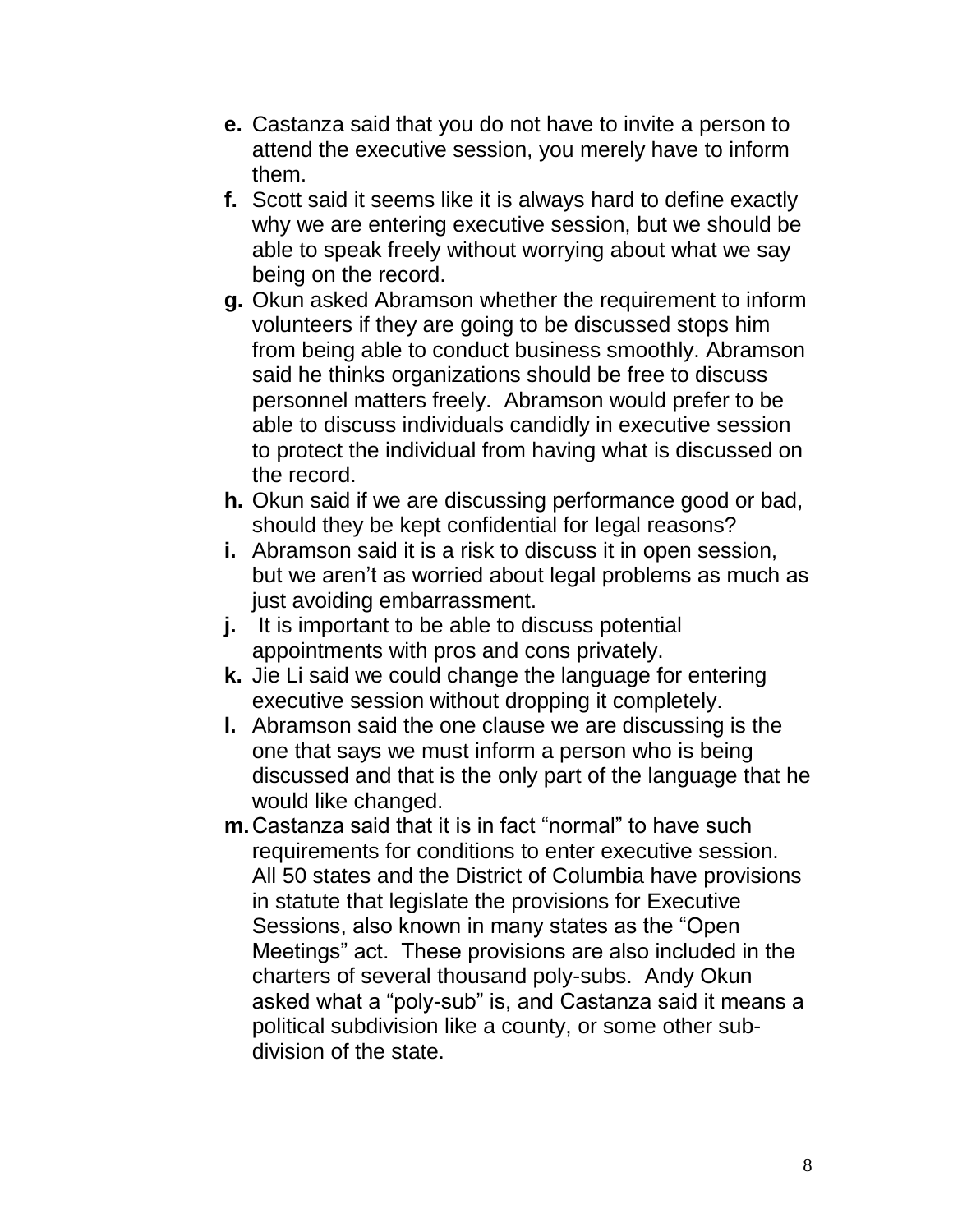- **n.** Okun asked if most organizations have a clause to inform someone who is being discussed, and Castanza said he isn't sure.
- **o.** Smith said he did some research and wasn't able to find examples of organizations using similar language.
- **p.** Castanza reiterated that there are several thousand examples of organizations which have Executive Decision/Open Meetings provisions.
- **q.** Castanza said that although you have to inform the person you are going to discuss them, you do not have to tell them why.
- **r.** Scott said it seems silly to tell someone you're going to talk about it, but not to tell them why.
- **s.** Okun said we don't have a motion at the moment. We could 1)do nothing, or 2)change the language
- **t. Robbins made a motion that we remove the language that we need to inform a person if they will be discussed in executive session.**
- **u. Scott seconded the motion**
- **v.** Okun clarified the reasons that the Board can enter executive session. There are four reasons, and Robbins' motion would remove part of one of those. The current wording is:
	- **i.** a) Matters, the immediate knowledge of which would clearly have an adverse effect upon the finances of the AGA,
	- **ii.** b ) Subjects that tend to prejudice the reputation and character of any person, provided the person may request a public discussion,
	- **iii.** c)Matters which by policy or by-law are required to be confidential, or
	- **iv.** d)Matters involving consideration of government records that by law are not subject to public disclosure.
- **w.** Okun said Robbins' motion would remove the second part of item b.
- **x.** Abramson said if we don't know what we want to do, we could send it to the Governance committee and let them decide.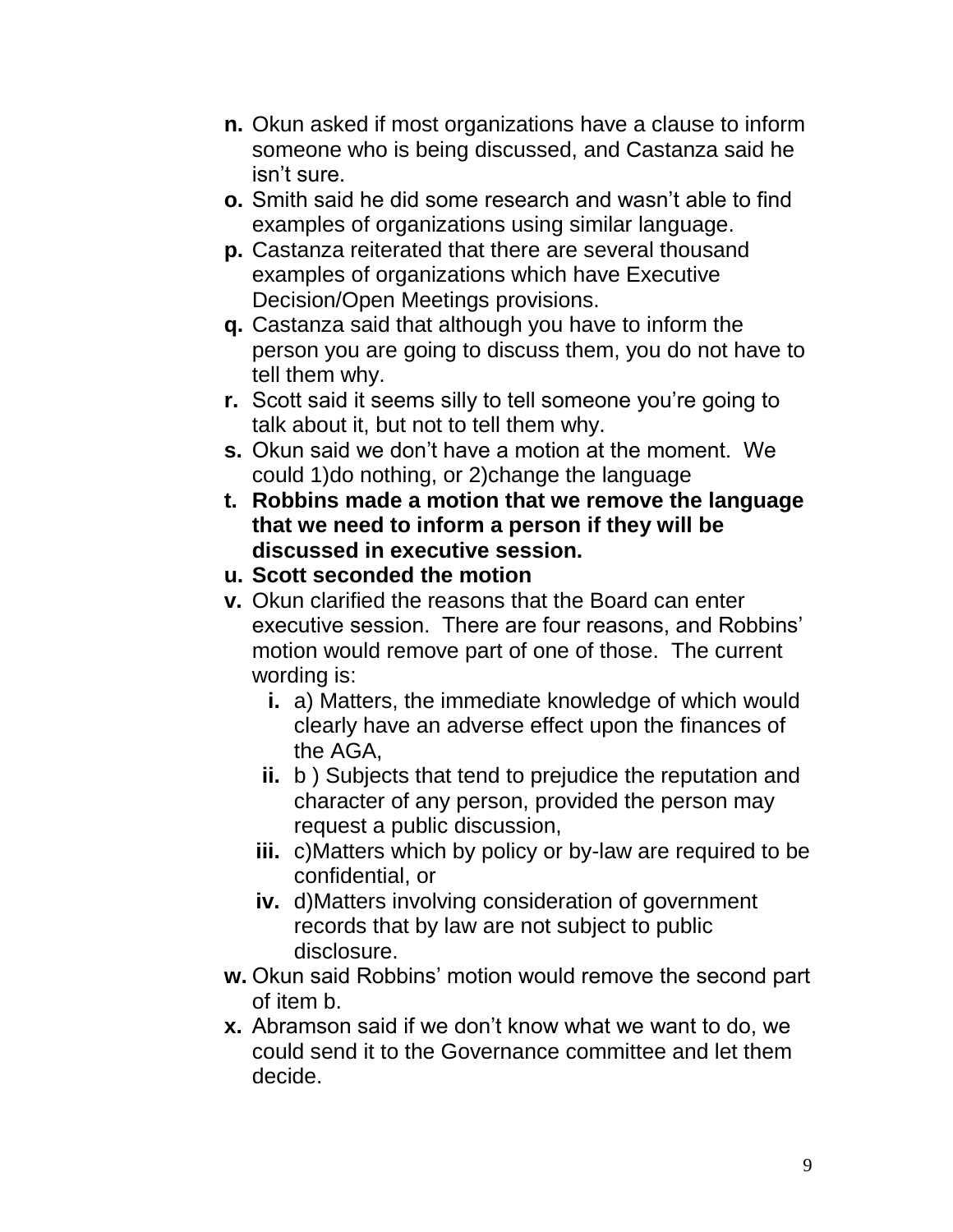- **y.** Okun said we do have a motion, do we want to vote on the motion or vote whether to send the issue to the Governance committee.
- **z.** Castanza suggested tabling the motion pending the findings of the governance committee. (there was no second)
- **aa.** Robbins said he is okay with tabling the motion for now, but he would like to get an answer from the committee soon.
- **bb.** Smith suggested a compromise of removing part of item b) now and sending the policy to the Governance committee for their opinion.
- **cc. The motion would change item b) to: Subjects that tend to prejudice the reputation and character of any person. (dropping the clause provided the person may request a public discussion.)**
- **dd. There was a vote on the motion Six in favor one opposed (Castanza)**
- **ee.** Okun asked if we want to pass the item to the Governance committee. Robbins said he no longer thinks we need a quick response, but he would like to send it to the committee. There was a consensus that the Governance Committee should look at the policy and report back whether they think it is worded properly.

#### **9. Discussion of member experience**

- **a.** Abramson said he read the report that Smith wrote about membership experience and he supports the idea of writing press releases to the e-journal to let members know what has been discussed in Board meetings.
- **b.** Daniel Smith has volunteered to do this task for the time being, but he wonders who would do it if he weren't on the Board**.**
- **c.** Okun asked if he plans to run his draft press release by the Board before releasing it.
- **d.** Smith said he would be willing to do that
- **e.** Robbins asked if no response would count as in favor or opposed to the release. Okun said he thinks no response would be assumed to be consent.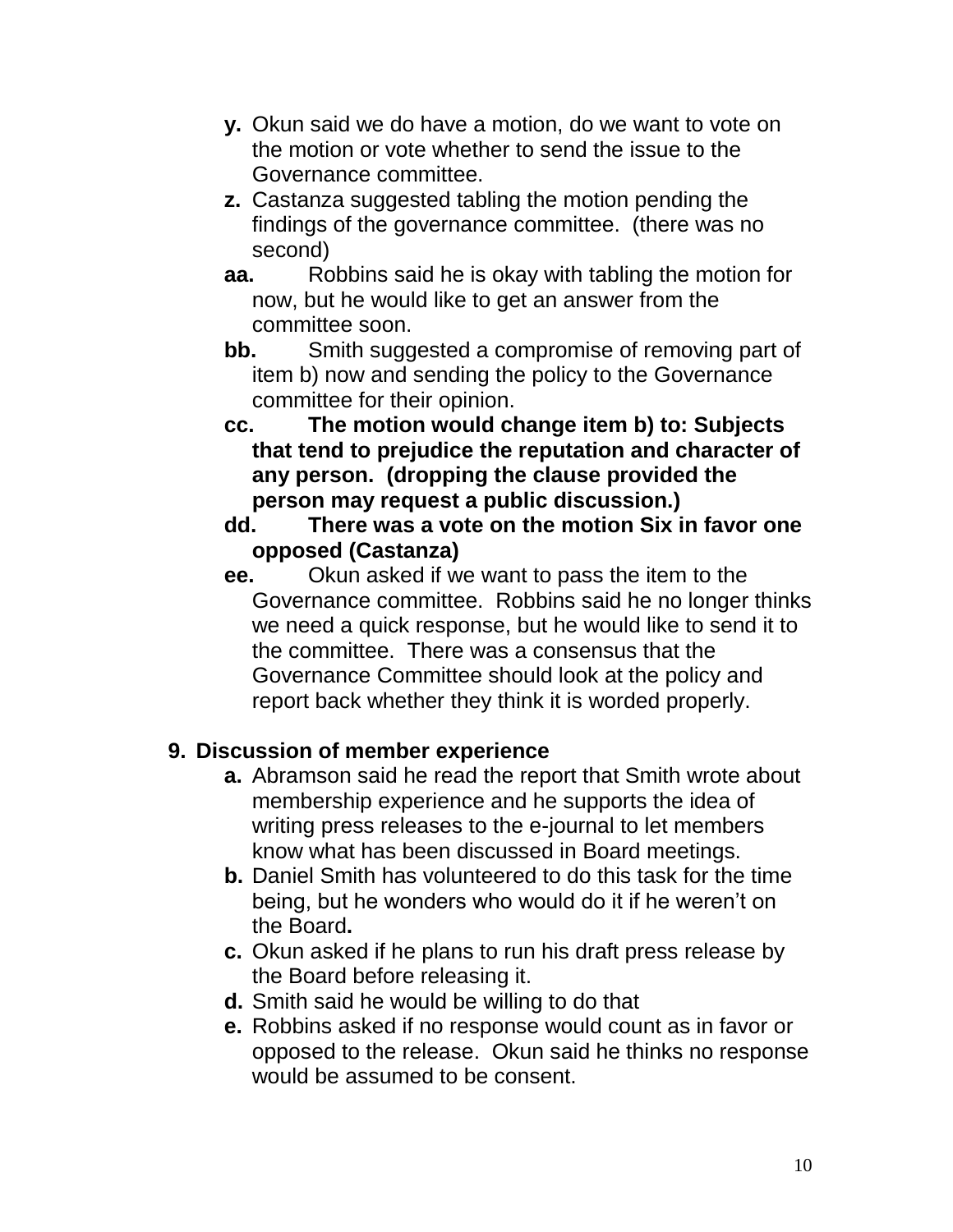- **f. Jie Li made a motion to appoint Daniel Smith as the Board liaison to the e-journal. Robbins seconded the motion.**
- **g.** Smith asked to amend the motion to add that someone else be appointed if he leaves the Board. **Robbins suggested adding that at the beginning of each Board term a new e-journal liaison should be appointed.**
- **h. The amendment to the motion passed unanimously.**
- **i. The motion passed unanimously.**
- **j.** Smith added that he recommends that Board members agree to contact all chapter representatives once per year, and he wondered if it could be made a condition of becoming a Board member.
- **k.** Okun said this would require changing the bylaws and would require member approval.
- **l.** All Board members said they would attempt to contact chapters and clubs.

# **10. Discussion of president search**

- **a.** Scott reported that the committee has nothing to report
- **b.** Okun said maybe we need a new search committee.
- **c.** Jie Li suggested posting something in the e-journal so people can nominate candidates.
- **d.** Okun said we need to get moving so the next president can have time to train.
- **e.** Okun asked if we could wait until January. Abramson said he thinks that would be fine.
- **f.** The idea is to select an executive vice president with the hope that they could become the next president.
- **g.** Scott said she thinks she can get something written in the next week or so and she will circulate it for Board approval to be written in the e-journal.

# **11. Update on pro system**

- **a.** Okun asked if the discussion of the pro system could be done through e-mail so the meeting can end since it is so long.
- **b.** The Board members agreed to discuss the pro system through e-mail.